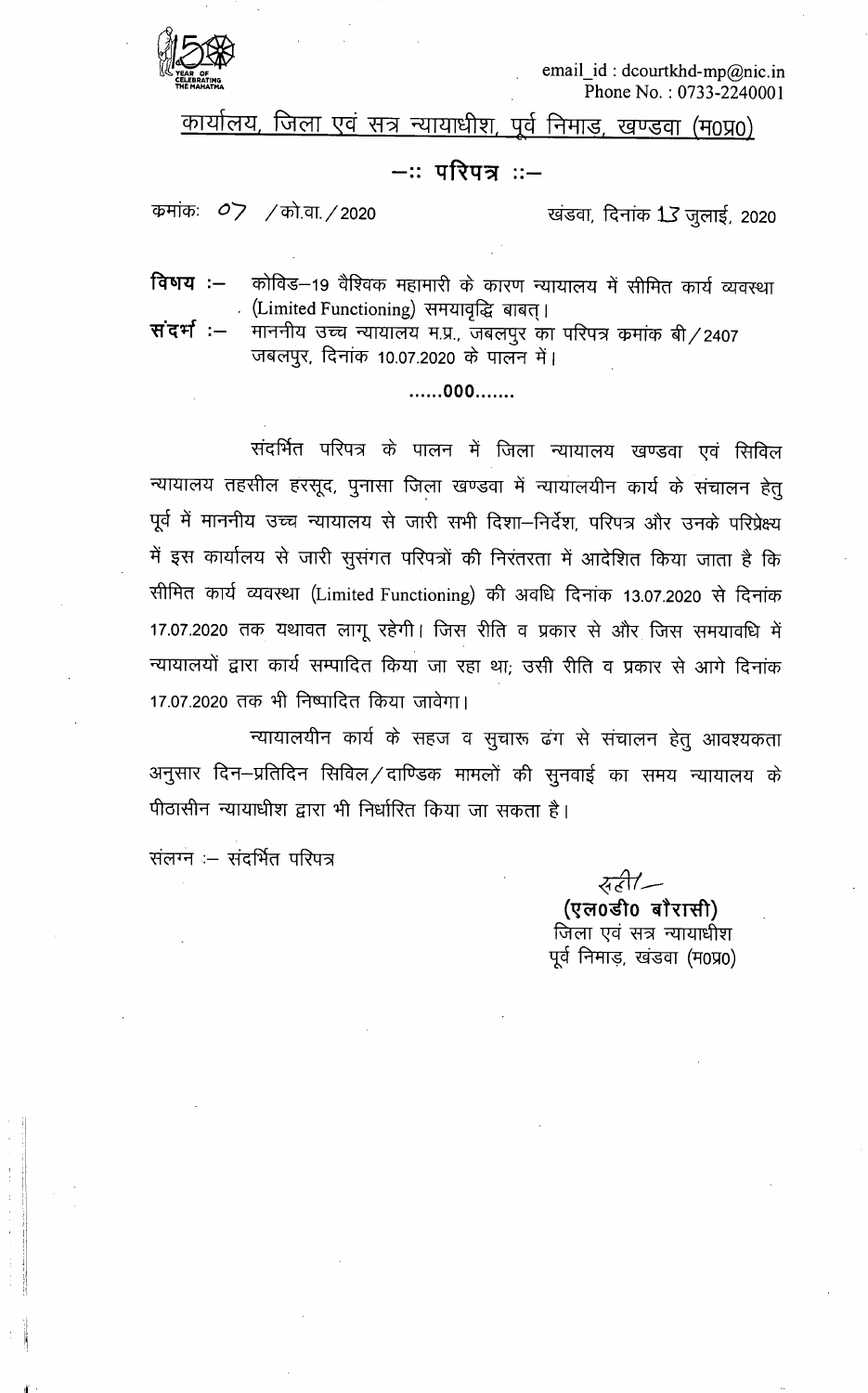पृष्ठां.क0 <sup>890</sup>/को.वा./2020

खंडवा, दिनांक /3 जुलाई, 2020

प्रतिलिपि:—

- विशेष न्यायाधीश/परिवार न्यायालय/प्रथम, द्वितीय, तृतीय, चतुर्थ अपर  $1 -$ जिला एवं सत्र न्यायाधीश, प्रथम / द्वितीय / तृतीय / षष्ठम् सिर्विल जज वर्ग–1 खण्डवा / हरसूद / पुनासा, प्रथम / द्वितीय / तृतीय / चतुर्थ सिविल<br>जज वर्ग–2, खण्डवा एवं समस्त प्रशिक्षु न्यायाधीशगण की ओर सूचनार्थ एवं पालनार्थ।
- कलेक्टर, जिला खण्डवा,  $2-$
- पुलिस अधीक्षक जिला खंडवा,  $3-$
- अध्यक्ष, कम्प्यूटर समिति ⁄ समस्त अनुभाग प्रभारी जिला न्यायालय  $4-$ खंडवा/सिविल न्यायालय तहसील हरसूद/पुनासा,
- अध्यक्ष, अभिभाषक संघ, खण्डवा / हरसूद / पुनासा,  $5-$
- प्रस्तुतकार, जिला न्यायालय, खण्डवा।  $6-$
- सिस्टम ऑफिसर सर्वर रूम खंडवा / सिस्टम असिस्टेंट,  $7-$
- प्रशासनिक / उप–प्रशासनिक अधिकारी / समस्त कर्मचारीगण जिला  $8-$ न्यायालय खण्डवा / सिविल न्यायालय हरसूद / पुनासा,

की ओर सूचनार्थ एवं पालनार्थ प्रेषित।

संलग्न :- संदर्भित परिपत्र

जिला एवं <del>⁄र</del>्सत्र न्यायाधीश

 $\alpha$  पूर्व निमाड़, खंडवा (म0प्र0)